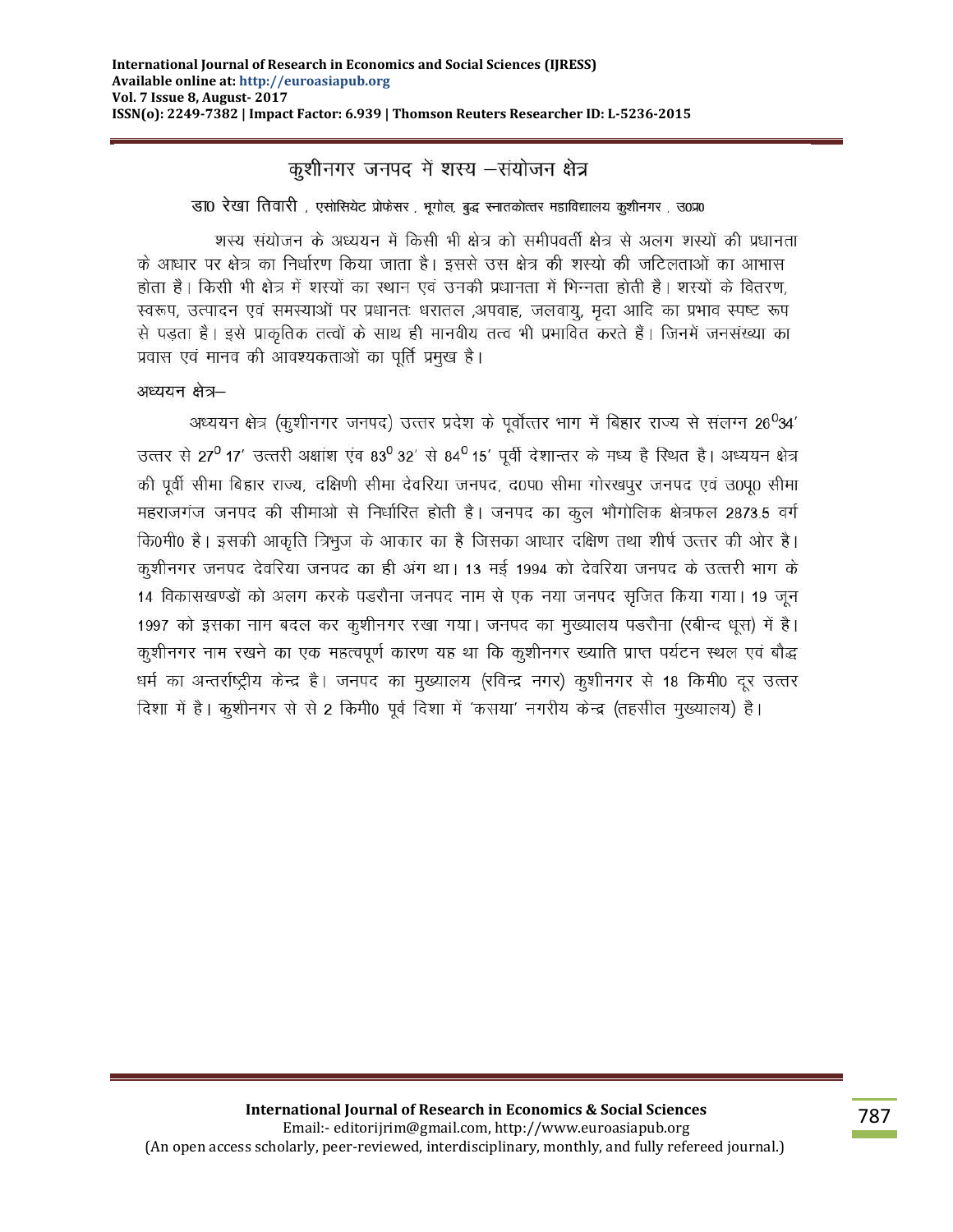

प्रशसनिक संगठन :

अध्ययन क्षेत्र प्रशासनिक दृष्टि से एक जनपद इकाई है। जिसके अन्तर्गत हाटा, पड़रौना, कसवा, कप्तानगंज, खडड़ा तथा तमकूही 6 तहसीले व 3 नगरपालिका व 7 नगरपंचायत है। इस जनपद में 14 सामुदायिक विकासखण्ड, 141 न्याय पंचायतें, 957 ग्राम पंचायतें हैं। जनपद में कुल 1574 आबाद ग्राम तथा 17 पुलिस स्टेशन है, जिसमें 10 ग्रामीण एवं 7 नगरीय क्षेत्रों में है। अध्ययन का उददेश्य-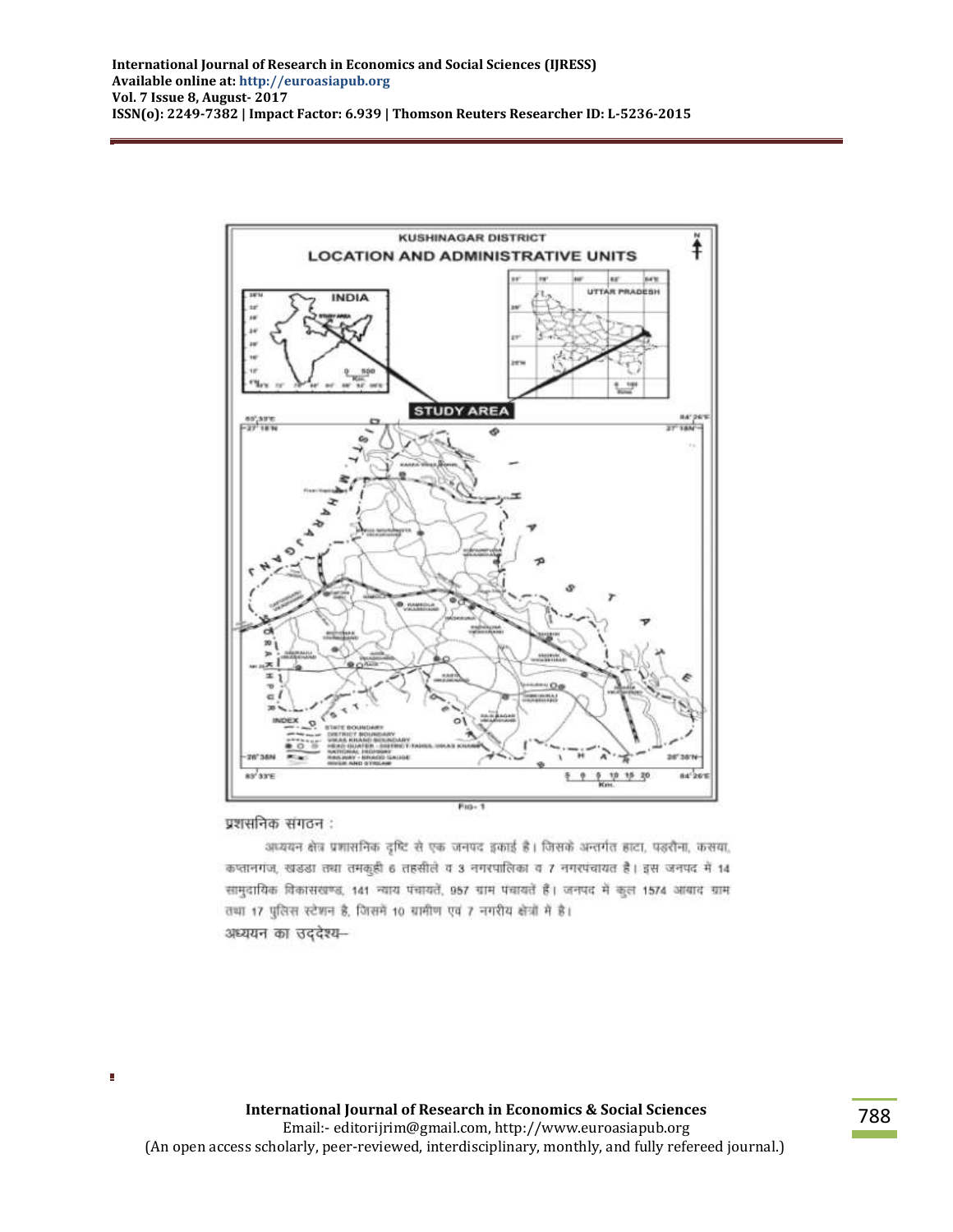प्रस्तुत शोध- पत्र का उददेश्य अध्ययन क्षेत्र में विद्यमान भौतिक एवं मानवीय दशाओं का प्रभाव शस्यों के वितरण पर पड़ता है जिससे क्षेत्र के विभिन्न भागों में अलग-अलग शस्यों की प्रधानता होती है जिसके आधार पर शरय संयोजन क्षेत्र निर्धारित किया जाता है।

### शस्यानुक्रम :--

शस्य संयोजन ज्ञात करने डेत् सर्वप्रथम क्षेत्र के शस्यानुक्रम को ज्ञात किया जाता है। अध्ययन क्षेत्र में शस्यानुकम का कोटि कम न्नात किया जाता है। शस्यानुकम के निर्धारण हेतु विभिन्न विकासखण्डों के अन्तर्गत कल फसलगत क्षेत्र एवं जनमें उत्पादित विभिन्न फसलों के क्षेत्र अलग-अलग झात किया गया है। कल फसलगत क्षेत्र से विभिन्न फसलों का प्रतिशत निकाला गया है। जिसे प्रथम शस्य प्रधान शस्य, द्वितीय प्रधान शस्य, तृतीय प्रधान शस्य एवं चतुर्थं प्रधान शस्य को तालिका संख्या १ में प्रदर्शित किया गया है।

#### तलिका संख्या -- १

|  | कशीनगर जनपदः शस्यानुकम |
|--|------------------------|
|--|------------------------|

| 导,审 | फसल       | प्रधम | द्रितीय      | ततीय | चत्तवे |  |
|-----|-----------|-------|--------------|------|--------|--|
|     | 1379      | л     | $\mathbf{u}$ |      |        |  |
|     | गेहूँ     | 9     | 5            |      |        |  |
|     | $41 - 41$ |       |              | 11   |        |  |
|     | वलहन      |       |              |      |        |  |
|     | तिलहन     |       |              |      | в      |  |
|     | सब्जी     |       |              |      |        |  |
|     | योग       | 14    | 14           | 14   | 14     |  |

कोत- सांख्यिकीय पत्रिका कुशीनगर ,2015-2016



चित्र संख्या-1

तसिका संख्या 1 एवं पित्र संख्या 1 से स्पष्ट होता है कि क्षेत्र में प्रथम जरूर क्रम में धान 4 विकासस्वर्ण्डों में है जिसाकी रिवर्ति मध्य, उत्तरी एवं पूर्वी भाग में हैं। जबकि इसी क्रम में गेहूं 9 विकासखण्डों में है जिनकी रियति परिवर्ती , मध्य दक्षिणी एवं पूर्वी भाग में है। इसी क्रम में गन्ना भी एक विकाससागढ़ में है जिसकी रिश्तति अध्ययन क्षेत्र के उत्तरी पत्रिधनी भाग में है।

# दितीय शस्य क्रम में धान 9 विकासखण्डों में तथा गेहूँ 5 विकासखण्डों में है।

## **International Journal of Research in Economics & Social Sciences**

 Email:- editorijrim@gmail.com, http://www.euroasiapub.org (An open access scholarly, peer-reviewed, interdisciplinary, monthly, and fully refereed journal.)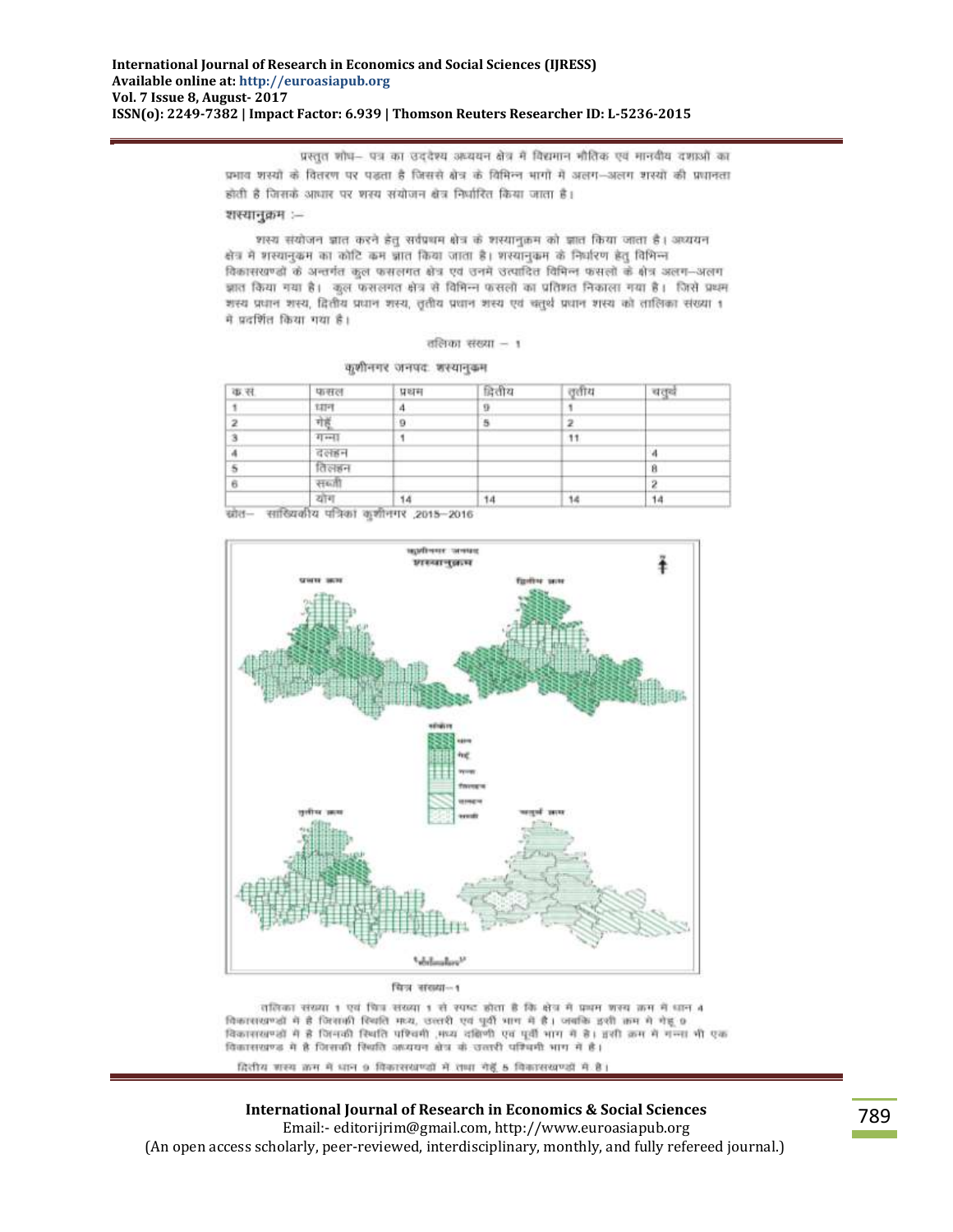तृतीय शस्य कम में धान एक विकासखण्ड में , गेहूँ दो विकासखण्ड मे एवं गन्ना 11 विकासखण्ड पत्रिचमी, उत्तरी पूर्वी एवं दक्षिणी भाग में है।

चतुर्थ शस्य कम में दलहन 4 विकासखण्डों, तिलहन 8 विकासखण्डों एवं सब्जी 2 विकासखण्डों में  $\frac{2}{5}$ 

#### शस्य संयोजन क्षेत्र:--

शस्य संयोजन के अध्ययन में किसी भी क्षेत्र को समीपवर्ती क्षेत्र से अलग शस्यों की प्रधानता के अध्यार पर क्षेत्र का निर्धारण किया जाता है। इससे उस क्षेत्र की शस्यो की जटिलताओं का आभास होता है। किसी भी क्षेत्र में शस्यों का स्थान एवं उनकी प्रधानता में भिन्नता होती है। शस्यों के वितरण, स्वरूप, उत्पादन एवं समस्याओं पर प्रधानतः धरातल अपवाह, जलवायू, मुदा आदि का प्रभाव स्पष्ट रूप से पडता है। इसे प्राकृतिक तत्वों के साथ ही मानवीय तत्व भी प्रभावित करते हैं। जिनमें जनसंख्या का प्रवास एवं मानव की आवश्यकताओं का पूर्ति प्रमुख है।

फसलें बहुत कम व एकांकी रूप में पैदा की जाती है किसी क्षेत्र या ईकाई में उगने वाली फसलें न केवल उस प्रदेश के भौगोलिक कारको दर्शाती है , बल्कि कृषि भूमि उपयोग की दिशा को भी स्पष्ट करती है। जिसकी सहायता से तथ्य परक प्रदेशों का निर्धारण होता है। शस्य संयोजन कृषि आकारिकी स्वरूप को पहचानने में महत्वपूर्ण होता है। शस्य संयोजन के अध्ययन के अभाव में कृषि की क्षेत्रीय विशेषताओं का ज्ञान नही हो पाता है। और उसके साथ ही क्षेत्रीय संकल्पनाओं के बिना कृषि प्रदेश के विभाजन की दिशा में भी संतोषजनक विश्लेषण सम्भव नही हुआ है।

वर्तमान समय में ऑकड़ों के उपलब्ध होने के कारण किसी भी क्षेत्र की शस्यों के प्रतिरूप को आसानी से विश्लेषण किया जा सकता है व प्रत्येक क्षेत्र की शस्यों की वरीयता को भी निर्धारित किया जा सकता है। जिसके आधार पर शस्यों का कोटिकम भी सरलतापूर्वक ज्ञात हो जाता है। तथा सम्पूर्ण सेत्र की शस्यों की प्रधानता के आधार पर प्रथम कम, द्वितीय कम, तृतीय कम , चतुर्थ कम आदि में व्यक्त किया जा सकता है। इससे क्षेत्र के विभिन्न भागों में उत्पन्न होने वाली शस्यों की आनुपातिक महत्ता स्पष्ट हो जाती है।

श्वस्य संयोजन से सम्बन्धित अध्ययन सर्वप्रथम वीवर (1954) के महत्वपूर्ण कार्य से प्रारम्भ हुआ, जिसमें संयुक्त राज्य अमेरिका के मध्य पूर्वी क्षेत्र के शस्य संयोजन के निर्धारण हेतु निम्न सूत्र का प्रतिपादन किया था।

$$
\partial^2 = \frac{\sum d^2}{n}
$$

uedi-

Ė

 $\partial^2$ = शस्य संयोजन का प्रसरण मान

d= वास्तविक तथा सैदान्तिक शस्यों के प्रतिशत क्षेत्र का अन्तर

n= शस्य संयोजन में शस्यों की संख्य

वीवर द्वारा शस्य संयोजन क्षेत्र में किये गये अध्ययन से प्रेरित होकर अनेक विद्वानों ने इनकी विधि का प्रयोग किया है। कुछ ने आलोचना भी की है क्योंकि वीवर द्वारा प्रतिपादित सैद्धान्तिक रूप से शस्यों का वितरण किसी भी क्षेत्र. में नहीं मिलता है। विश्व के विभिन्न भागों में अनेक कारणों से शस्य का स्वरूप जटिल होता है। विशेषकर जीवन निर्वाह कृषि व्यवस्था में अनेक शस्यों का उत्पादन किया जाता है इन क्षेत्रों हेतु इस विधि द्वारा वांछित परिणाम प्राप्त नहीं होते।

Ť.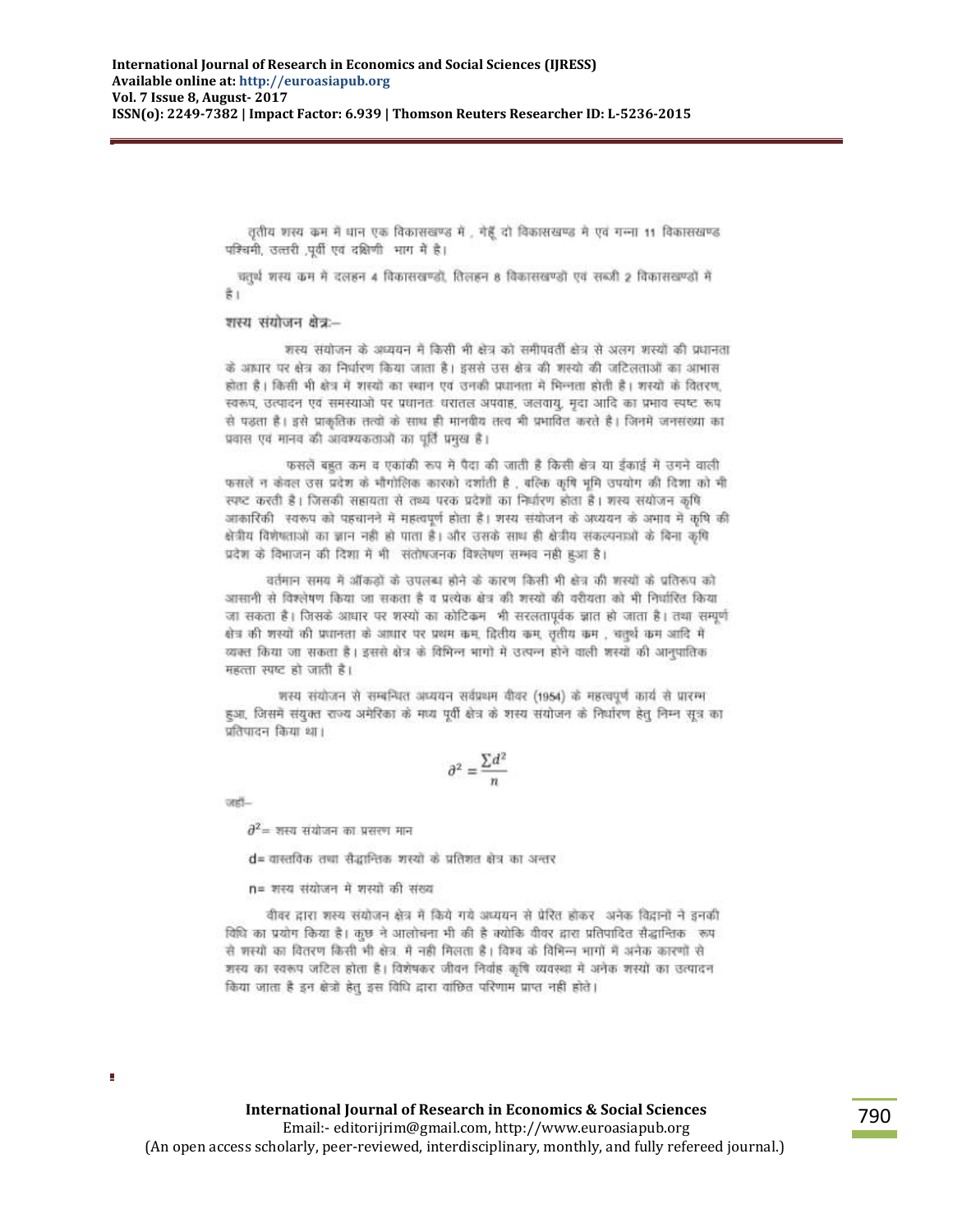शस्य संयोजन के निर्धारण हेतु वीवर की विधि को अपनाते हुए अनेके विद्रानों ने उसमें संशोधन भी प्रस्तुत किया । दोई (1959) ने वीवर की की विधि में संशोधन करते हुए वीवर प्रसरण के सत्र

 $\frac{\Sigma d^2}{d}$  के स्थान पर अन्तरों के वर्ग योग  $\Sigma d^2$  का प्रयोग किया। परिणामस्वरूप शस्य संयोजन में शस्यों .<br>के संख्या में अन्तर आ जाता है। दोई का सैदान्तिक आधार वीवर के समान , ही है। इन्होने प्रसरण की गणना हेत् सभी शस्यों की सम्मिलित किया है। भारत में बनर्जी (1964) ने पश्चिम बंगाल के लिए शस्य संयोजनों के निर्धारण हेतु वीवर की विधि में अत्य संशोधन किया। अनेक विद्रानों ने वीवर एवं दोई की विधि में संशोधन कर शस्य संयोजन का निर्धारण किया है। इसमें राय(1967) ने गंगा घाघरा दोआब में, अहमद एवं सिददीकी (1967) ने लूनी बेसिन, पाण्डेय(1969) ने पूर्वी उत्तर प्रदेश के शस्य संयोजन का निर्धारण किया है।

क्षेत्र में शस्यों की संख्या के आधार पर संयोजन क्षेत्र के निर्धारण के लिए पाण्डेय(2000) की विधि का प्रयोग किया है जिसमें उन्होंने शस्यानुक्रमों का निर्धारण किया है जो तालिका संख्या 2 में प्रदर्शित  $\frac{4}{5}$ 

#### तालिका संख्या -2

कुशीनगर जनपद शस्य संयोजन क्षेत्र का निर्धारण

| शस्य संयोजन क्षेत्र      | बाद में पडने वाली शस्य का भाग |  |
|--------------------------|-------------------------------|--|
| एक शस्य प्रधान क्षेत्र   | दितीय शस्य का भाग 5.0% से कम  |  |
| दो शस्य प्रधान क्षेत्र   | तृतीय शस्य का भाग 4.0%से कम   |  |
| तीन शस्य प्रधान क्षेत्र  | चतुर्थ शस्य का माग 3.5%से कम  |  |
| चार शस्य प्रधान खेत्र    | पंचम शस्य का भाग 3.0%से कम    |  |
| पाँच शस्य प्रधान क्षेत्र | षष्ठ शस्य का भाग 2.5%से कम    |  |
| छः शस्य प्रधान क्षेत्र   | सप्तम शस्य का भाग 2.0%से कम   |  |
| सात शस्य प्रधान क्षेत्र  | अध्टम शस्य का भाग 1.75%से कम  |  |
| आठ शस्य प्रधान क्षेत्र   | नवम शस्य का भाग 1.5%से कम     |  |
|                          |                               |  |

स्पष्ट है कि अध्ययन क्षेत्र में शरयों के चार कम पाये जाते है जिनमें धान एवं गेहूँ की प्रमुखता है। उपरोक्त विवि के आधार पर क्षेत्र में संयोजन प्रदेश का निर्धारण किया गया है। यहाँ पर तीन एवं चार शस्य संयोजन क्षेत्र पाया जाता है। जिसे चित्र संख्या 2 में प्रदर्शित किया गया है।

 $\blacksquare$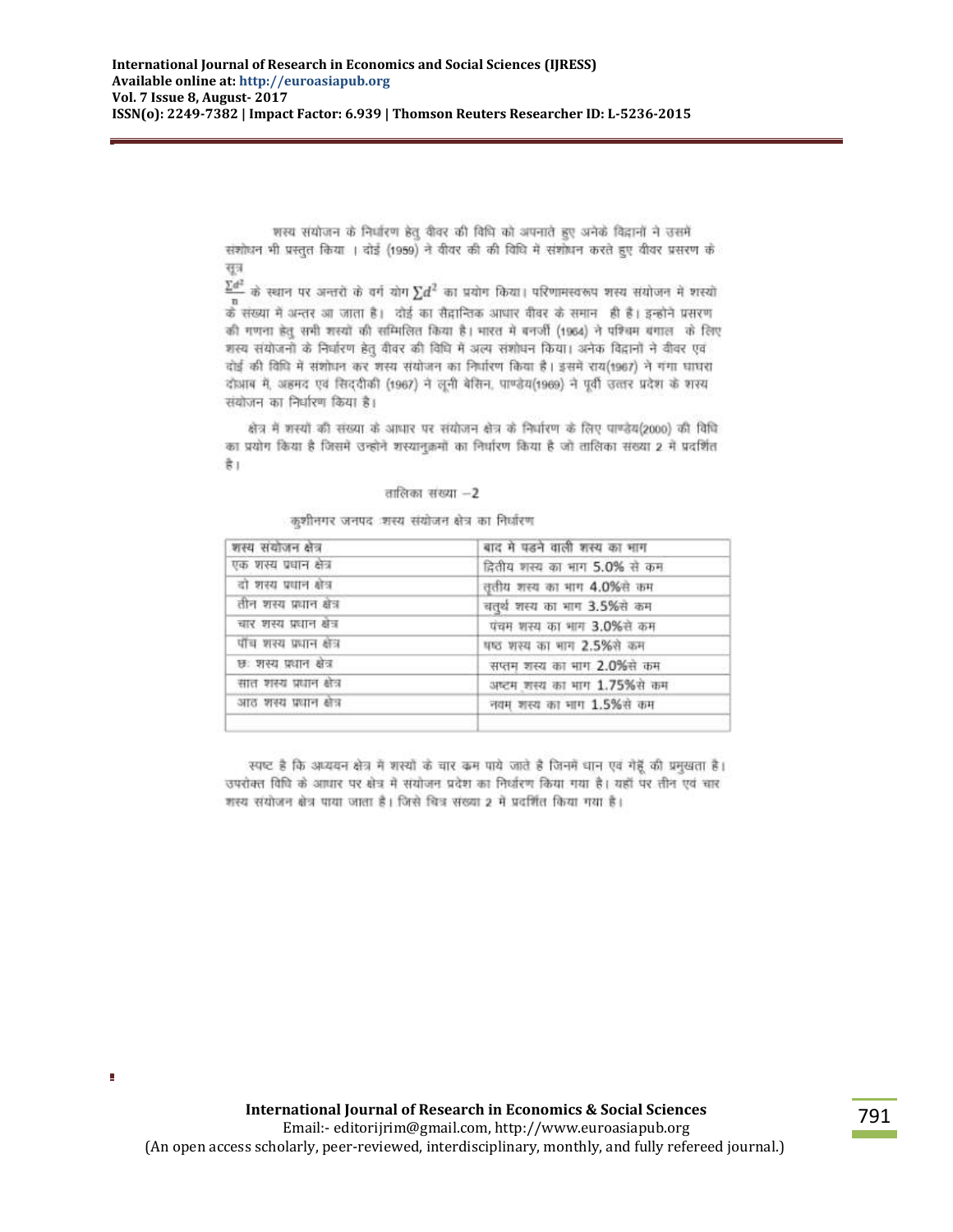

चित्र संख्या-2

तीन शस्य संयोजन क्षेत्र--

Ì.

इस संयोजन क्षेत्र के अन्तर्गत चार उप क्षेत्र हैं जिसमें धान प्रधान दो, गेहूँ एवं गन्ना प्रधान एक-एक उपक्षेत्र सम्मिलित है।

1- धान,गेहूँ एवं गन्ना शस्य संयोजन क्षेत्र - इस शस्य संयोजन क्षेत्र के अन्तर्गत रामकोला विकासखण्ड सम्मलित है जिसकी स्थिति मध्यवर्ती भाग मे है

**International Journal of Research in Economics & Social Sciences** Email:- editorijrim@gmail.com, http://www.euroasiapub.org (An open access scholarly, peer-reviewed, interdisciplinary, monthly, and fully refereed journal.)